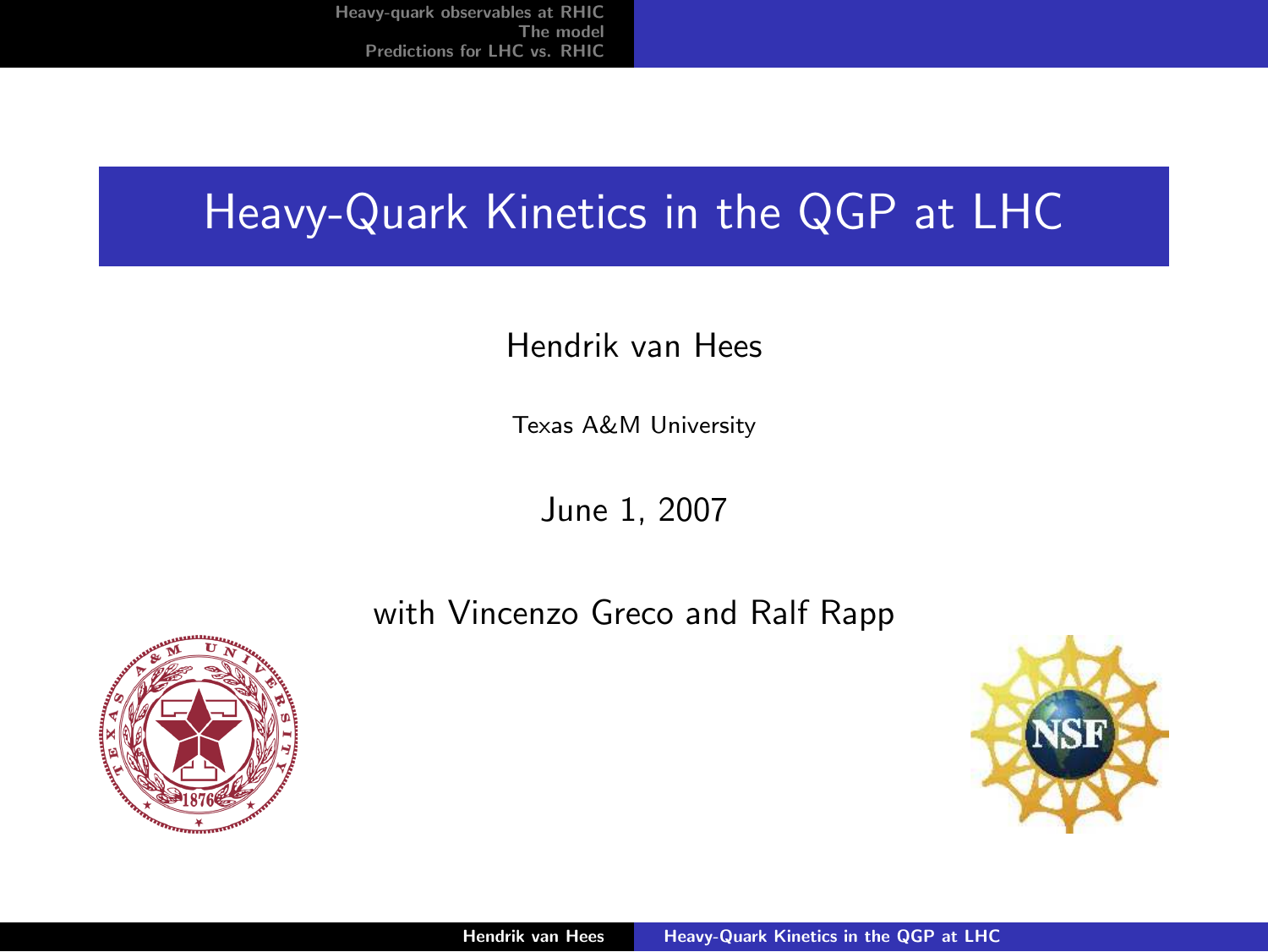# **Outline**

Heavy-quark observables at RHIC

- non-photonic single electrons in HIC (from D and B decays)
- large supression (small  $R_{AA}$ ) at high  $p_T$
- large anisotropic flow  $(v_2)$
- $▶$  Heavy quarks thermalize  $\Rightarrow$  Strong interactions with bulk matter!

#### Heavy Quarks in the QGP

- $\blacktriangleright$  initial hard production
- $\triangleright$  interaction with the flowing plasma treated dynamically!
	- $\blacktriangleright$  Langevin simulations for heavy quarks in expanding fireball
	- $\triangleright$  non-perturbative mechanism for elastic scattering
- $\blacktriangleright$  Hadronization via quark coalescence  $+$  fragmentation
- $\blacktriangleright$  Consistency between  $R_{AA}$  and  $v_2$

Predictions for LHC

- $\triangleright$  non-photonic single electrons
- $\blacktriangleright$  D and B mesons

A glance at  $J/\Psi$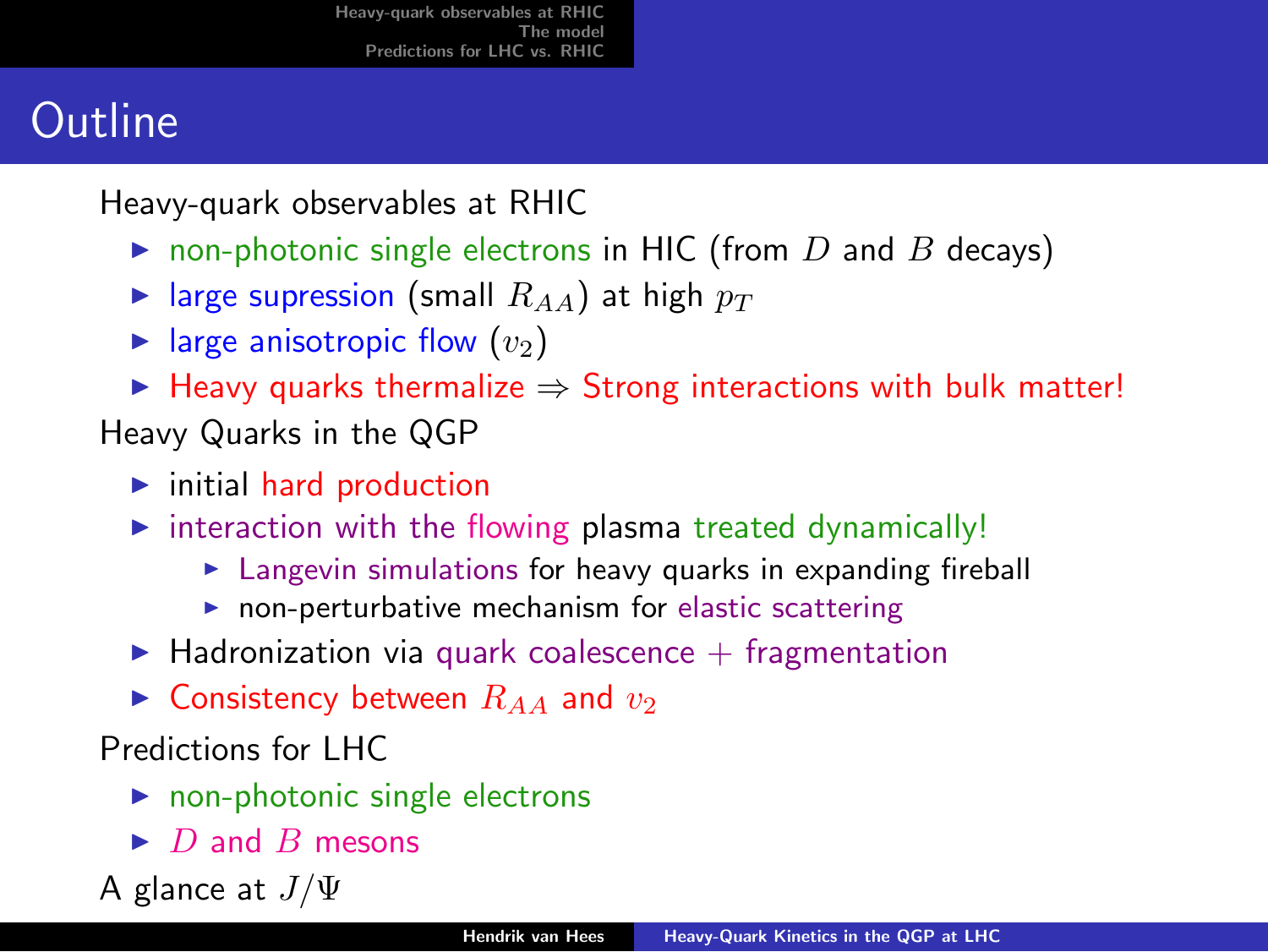## Heavy-quark observables at RHIC



- non-photonic single electrons from  $D$ - and  $B$ -meson decays
- $\blacktriangleright$  observables for heavy quarks in QGP!
- large suppression and  $v_2$
- $\blacktriangleright$  HQs thermalize with medium
- $\blacktriangleright$  Challenge for theory
- <span id="page-2-0"></span> $\triangleright$  sQGP: non-perturbative effects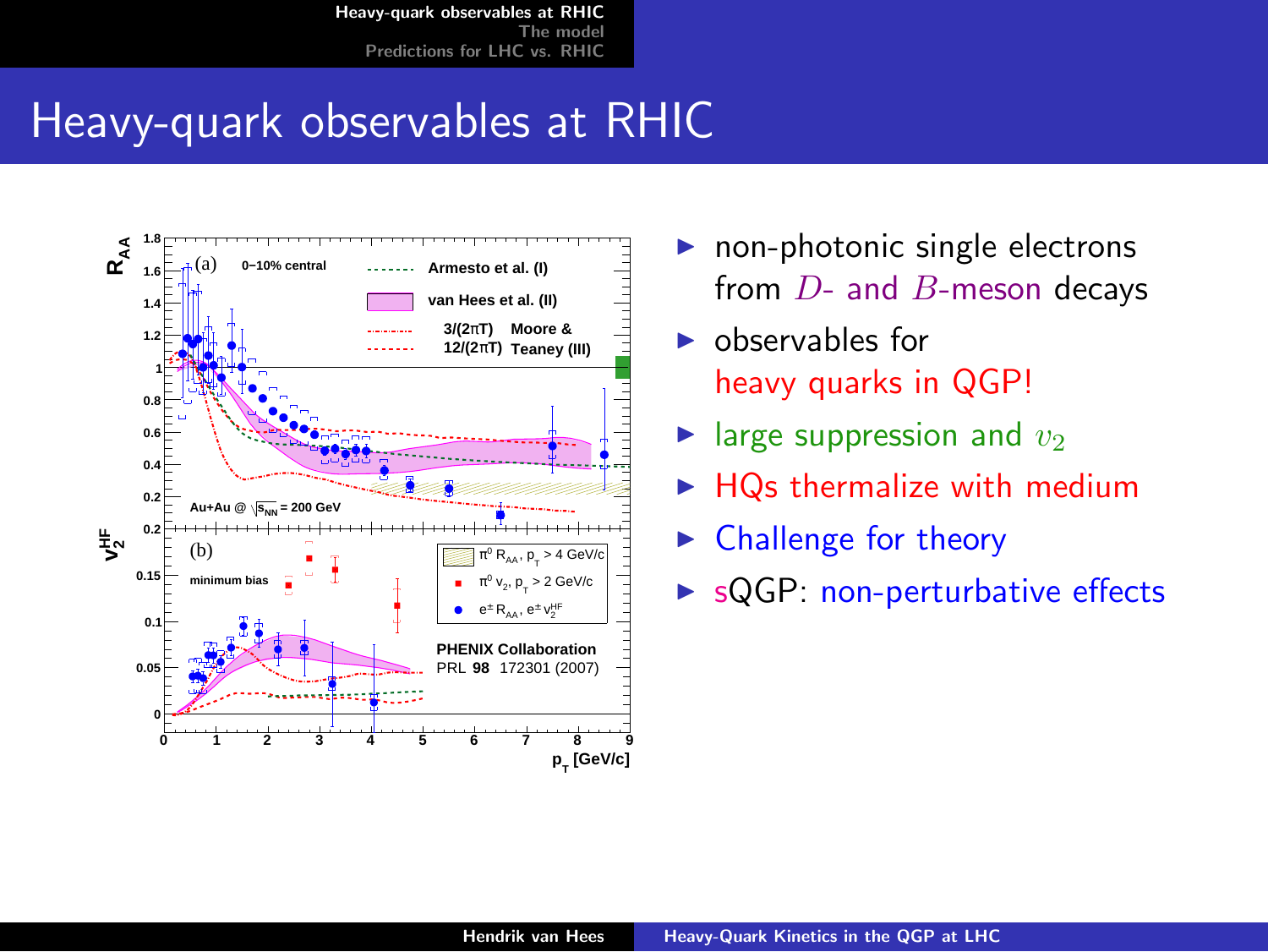## $HQ's$  hard production – diffusion in sQGP – hadronization

Hard production Described by  $PDF's + pQCD$  ( $PYTHIA$ )

c, b quark







here: collisional energy loss HQ rescattering in QGP: Langevin non-perturbative effects (sQGP) HvH, V. Greco, R. Rapp, PRC 73, 034913 (2006)

<span id="page-3-0"></span>via quark coalescence + Fragmentation Hadronization to D, B mesons (M. Colonna, G. Ferini, M. Di Toro) V. Greco, C. M. Ko, R. Rapp, PL B595, 202 (2004) LQ's: cascade with 2-body coll.  $(\langle v_2 \rangle = 7\%)$ 

Semileptonic decay ⇒ "non-photonic" electron observables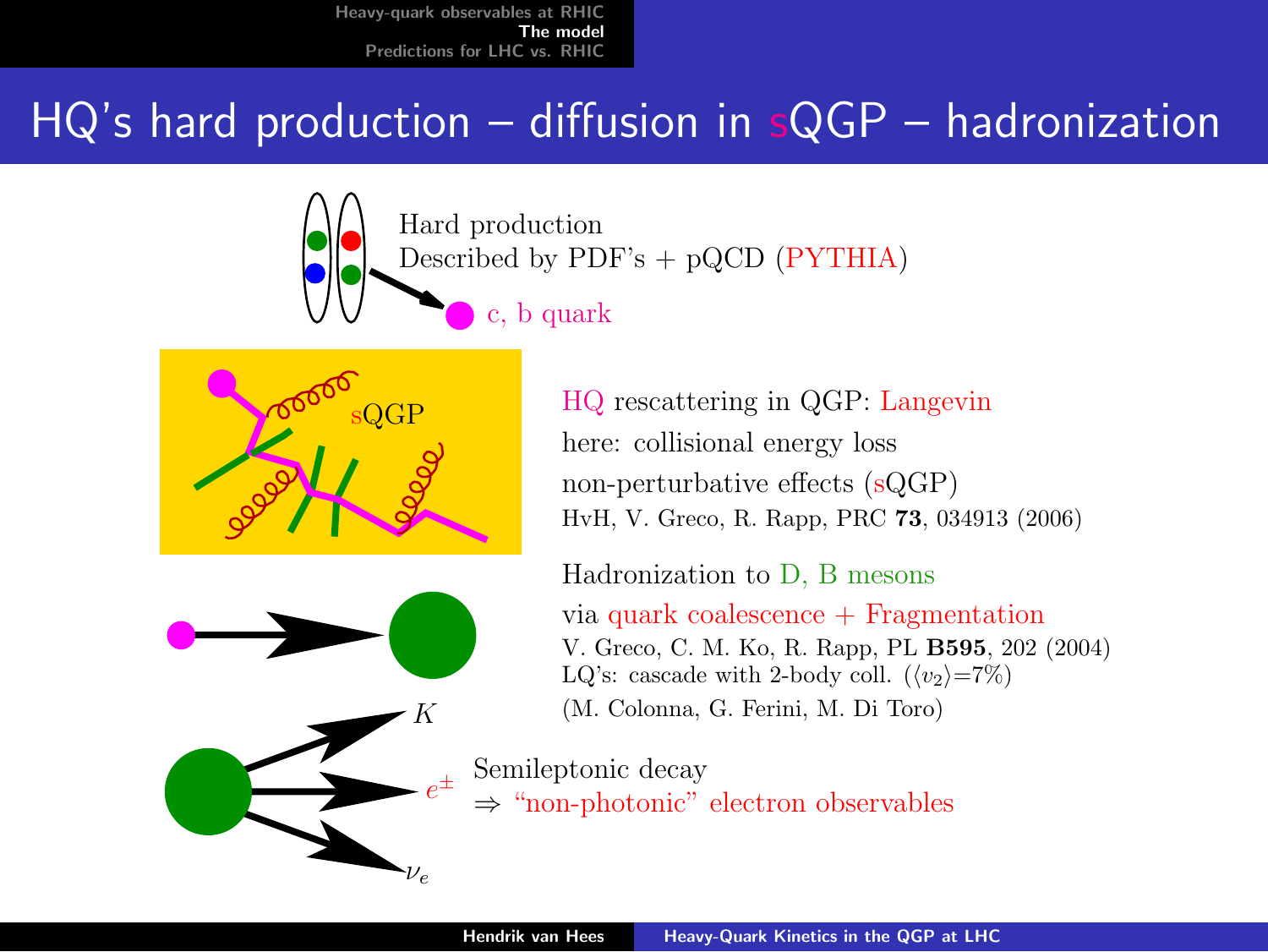#### Elastic scattering of heavy quarks in the QGP

 $\blacktriangleright$  PQCD scattering:  $\alpha_s = 0.4$ ,  $\mu_g = gT$ 



 $\triangleright$  Non-perturbative  $c$ - $\bar{q}$ , q scattering via resonances in sQGP HvH, R. Rapp, PRC 71, 034907 (2005)

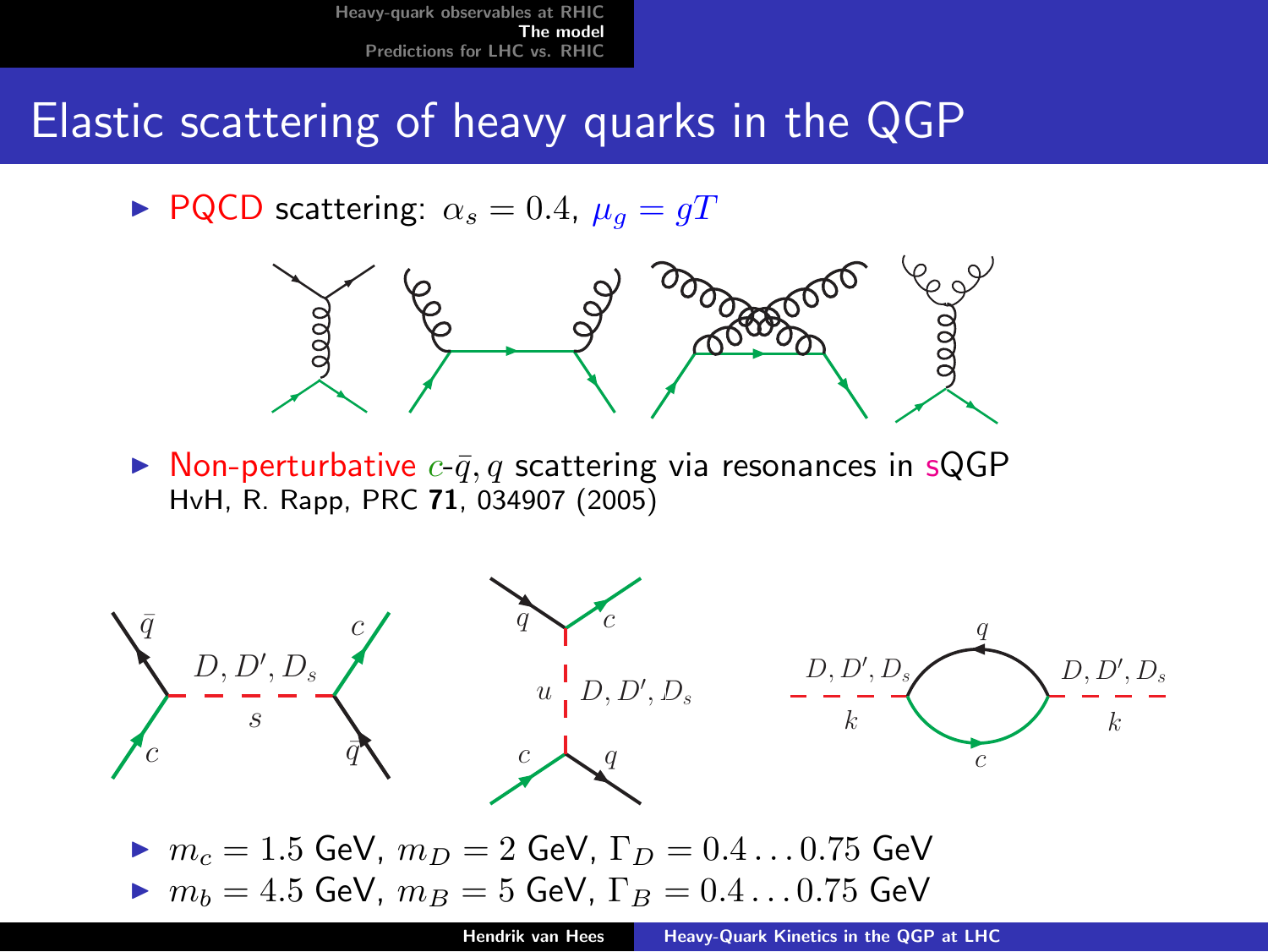## Relativistic Langevin in fireball with anisotropic flow

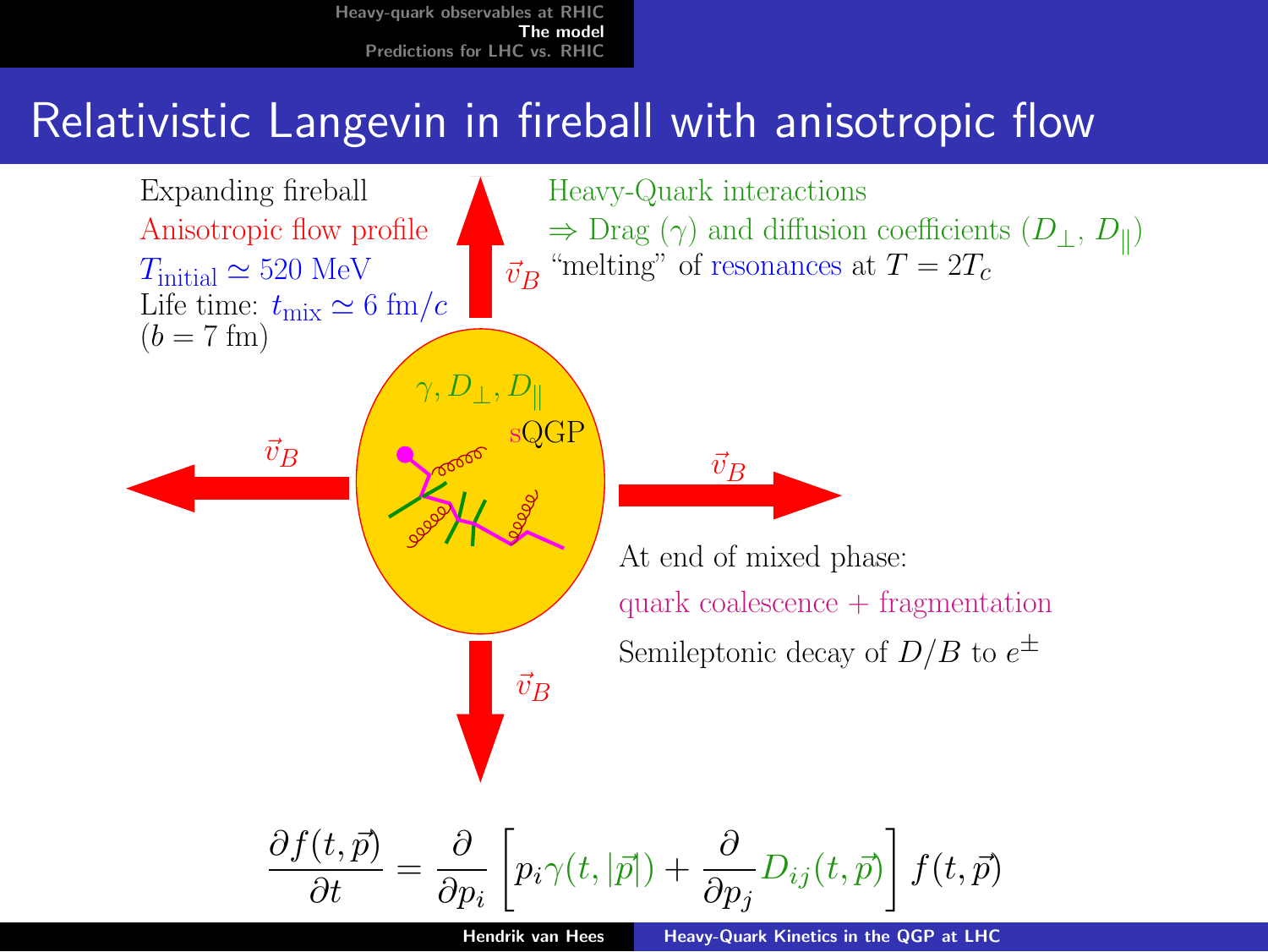## Initial quark spectra



- $\blacktriangleright$  here: normalized to 1
- $\triangleright$  from PYTHIA
- <span id="page-6-0"></span> $\blacktriangleright$  LHC spectra considerably harder!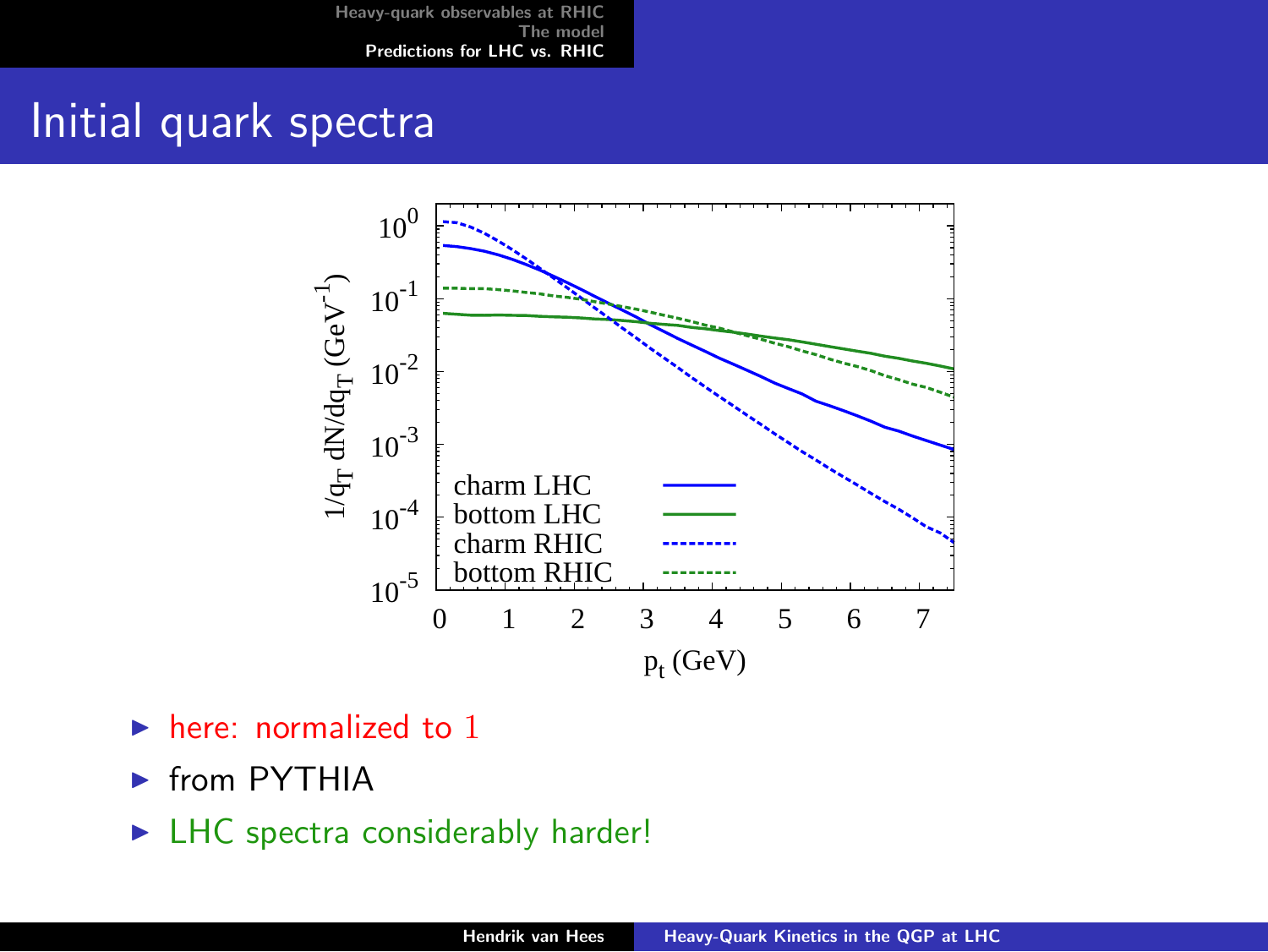## Heavy-quark  $R_{AA}$



► Suppression:  $R_{AA} \sim$  the same at RHIC and LHC!

- $\triangleright$  Reason: initial spectra harder at LHC
- $\triangleright$  Resonances ineffective ("melted") at early stages!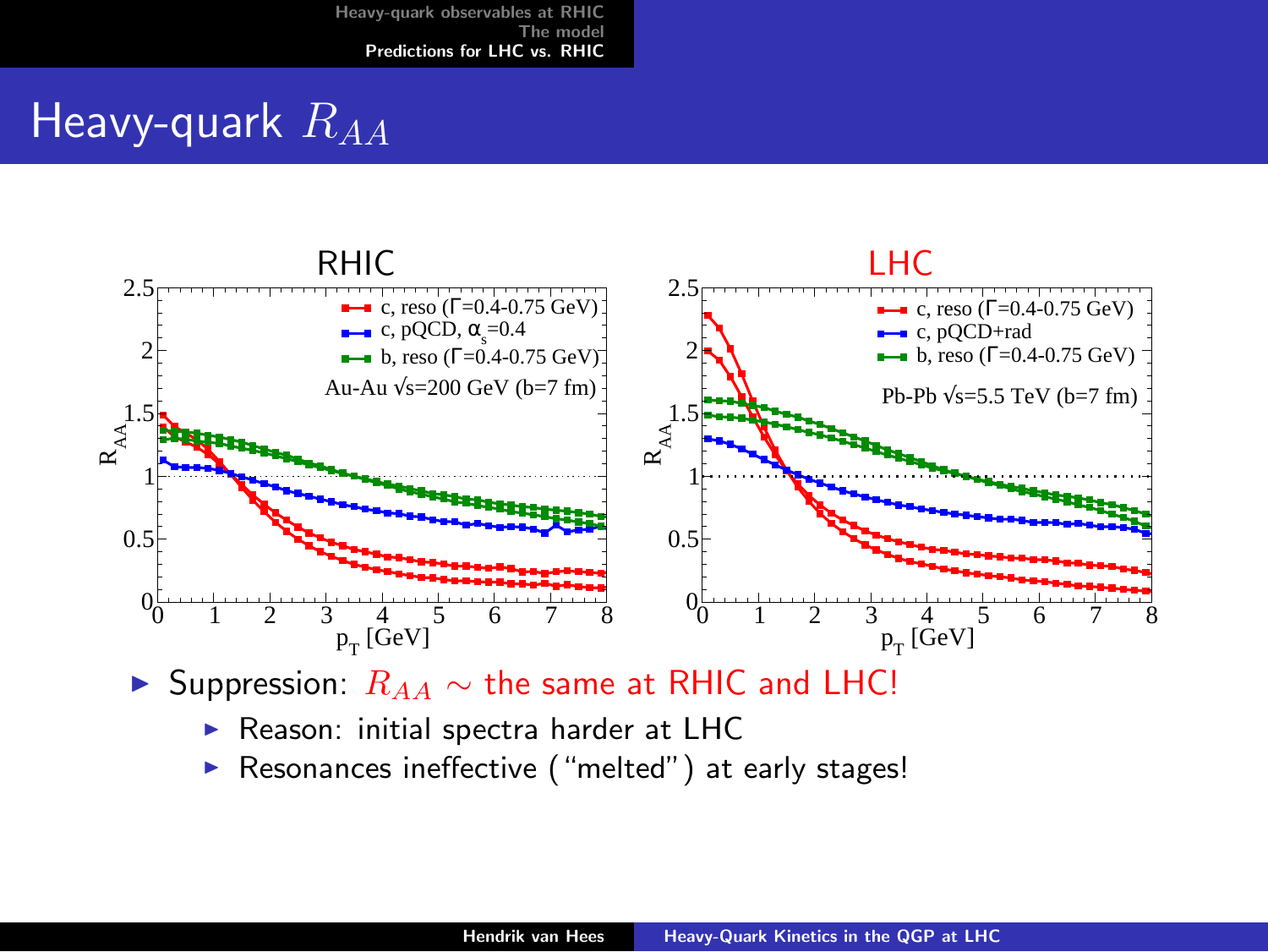## Heavy-quark  $v_2$



 $\triangleright v_2 \sim$  the same at RHIC and LHC

- $\triangleright$  NB: resonances become effective after anisotropic flow has built up
- $\blacktriangleright$  HQ's dragged with the flow at later stages
- $\Rightarrow$   $v_2$  slightly higher for low  $p_T$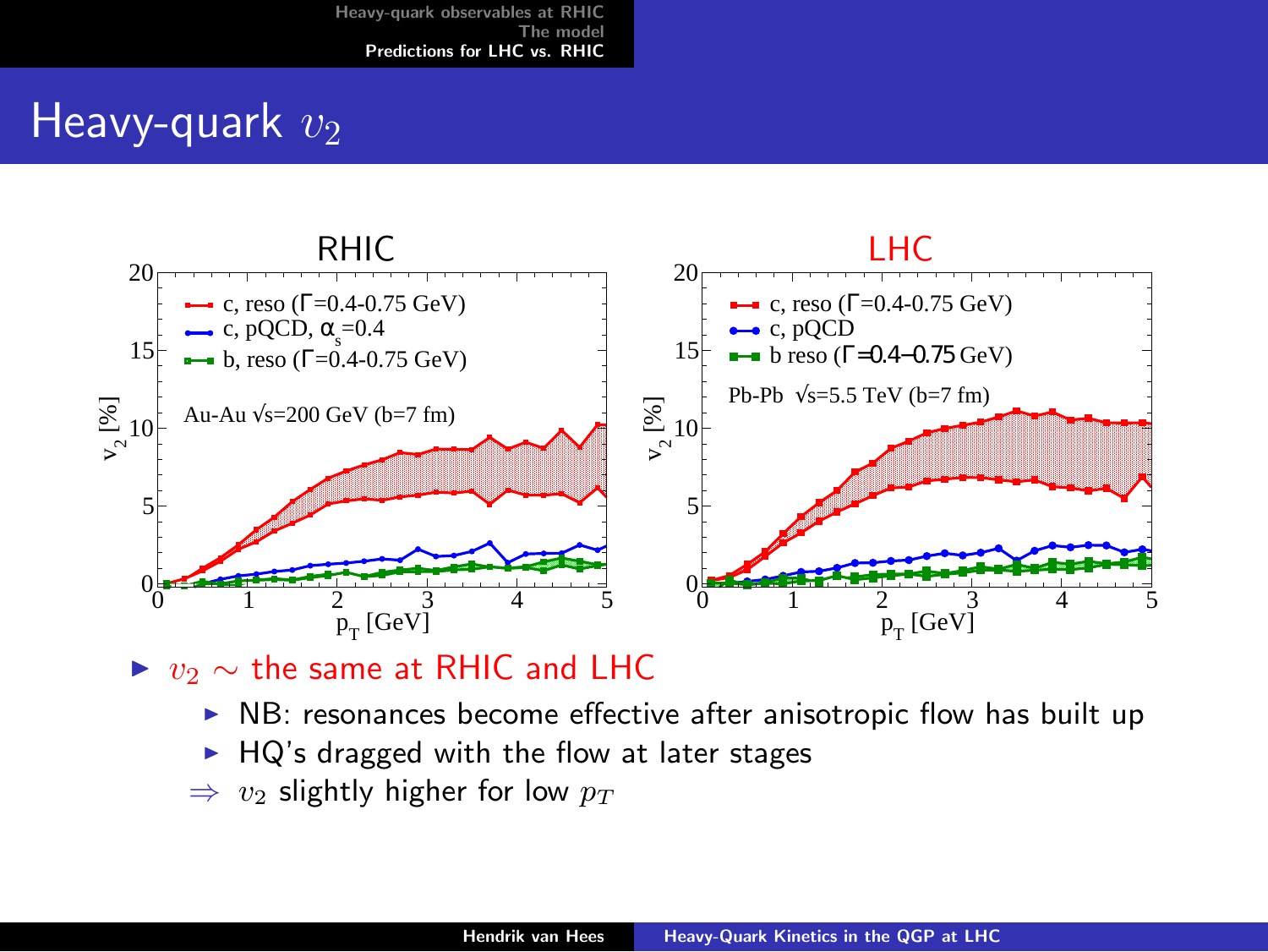## $R_{AA}$  and  $v_2$  for D/B mesons at LHC



 $\triangleright$  D and B mesons via coalescence + fragmentation

 $\triangleright$  coalescence leads to increase in both,  $R_{AA}$  and  $v_2$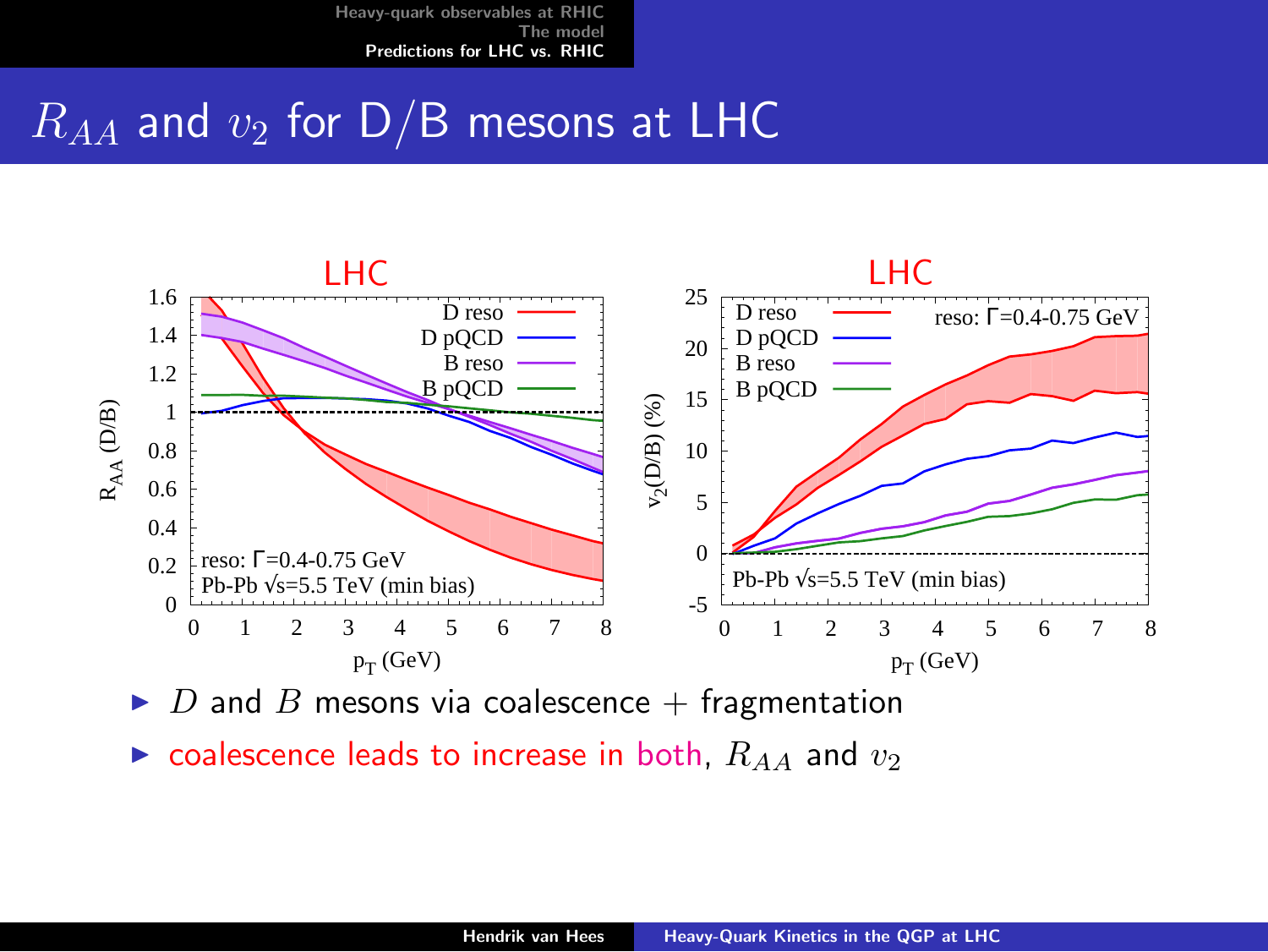## $R_{AA}$  for non-photonic electrons



- $\triangleright$  D and B mesons via coalescence + fragmentation
- lacked electrons from  $D$  and  $B$ -meson decays
- $\triangleright$  coalescence leads to increase of  $v_2$  compared to fragmentation only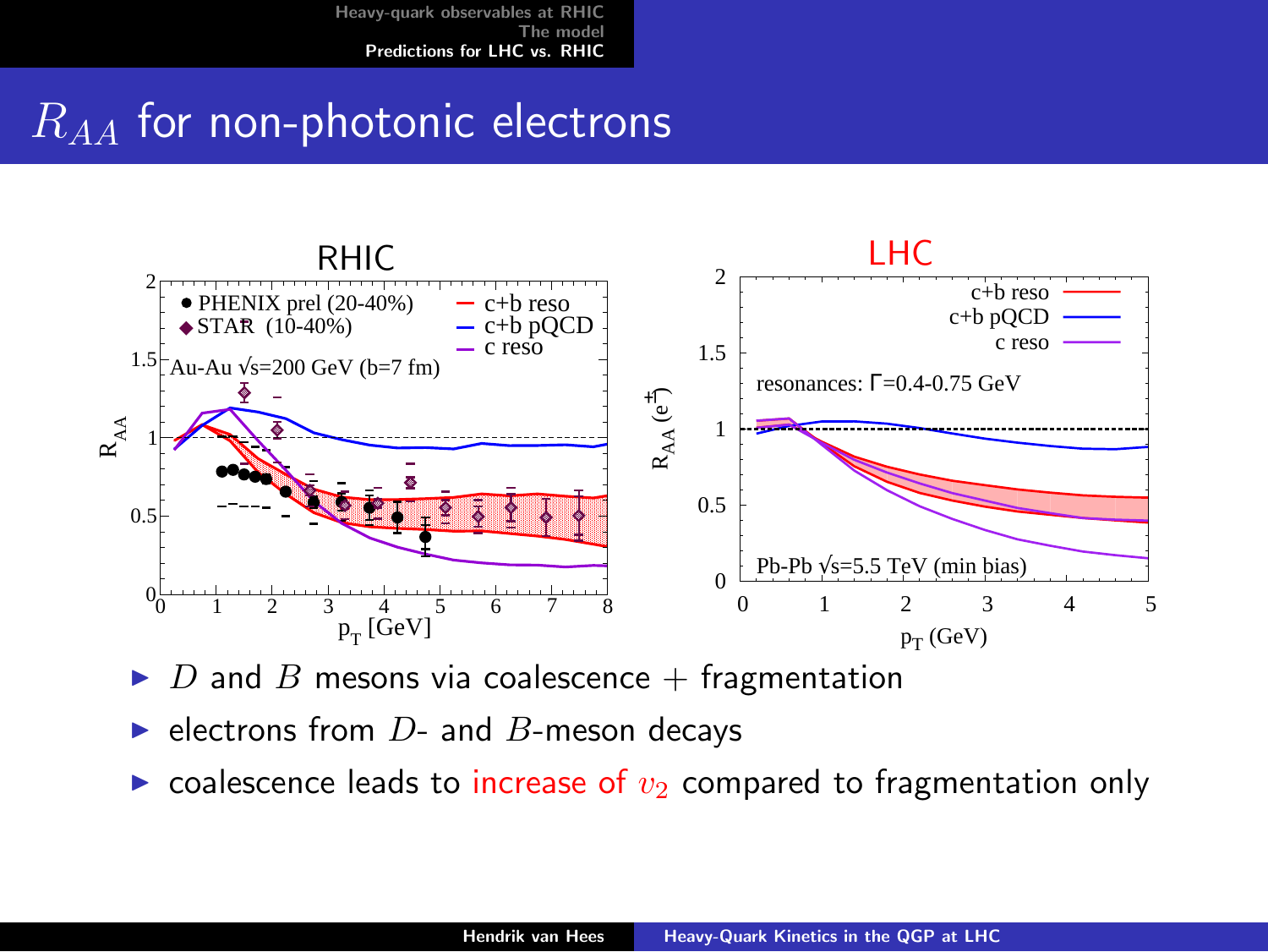## $v_2$  for non-photonic electrons



 $\blacktriangleright$  D and B mesons via coalescence + fragmentation

 $\triangleright$  coalescence leads to increase of  $v_2$  compared to fragmentation only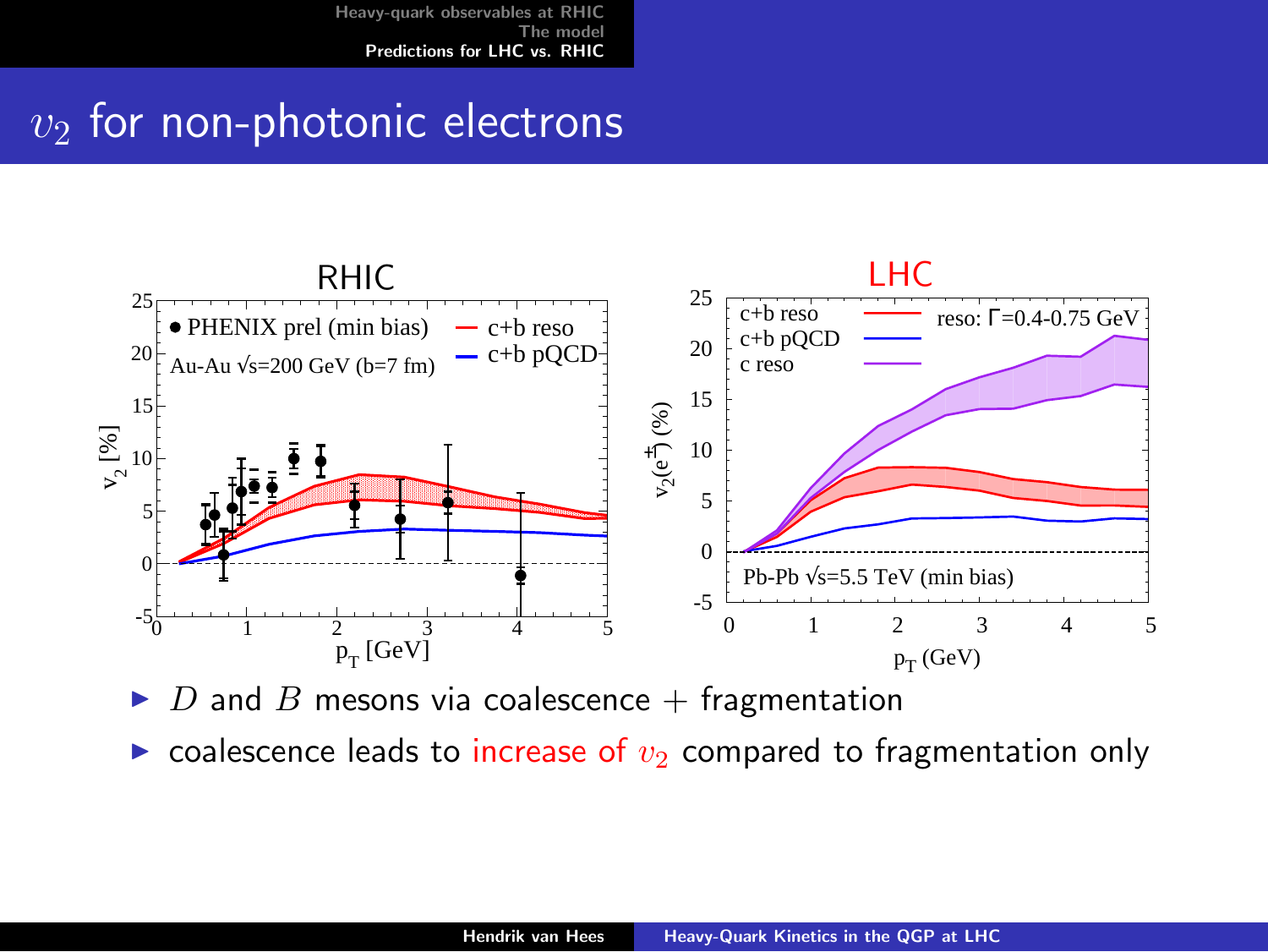[Heavy-quark observables at RHIC](#page-2-0) [The model](#page-3-0) [Predictions for LHC vs. RHIC](#page-6-0)

# A glance at  $J/\Psi$



- $\triangleright$  Work by X. Zhao, R. Rapp
- ► Uncertainty in  $N_{\mathsf{ch}}\colon N_{\mathsf{ch}} \uparrow \Rightarrow V \uparrow \Rightarrow \gamma_c \downarrow$ ,  $N_{J/\Psi} = \gamma_c^2 V n_{J/\Psi}$
- **F** cross-section uncertainty:  $\sigma_{cc} = 6...9$  mb
- $\triangleright$   $\Delta m$ : in-med. binding energies for open charm mesons: lower open-charm masses  $\Rightarrow$  more c's in open charm
- $\triangleright$  includes feed down and incomplete-thermalization correction for  $\Upsilon$ : L. Grandchamp et al, Phys. Rev. C 73, 064906 (2006)